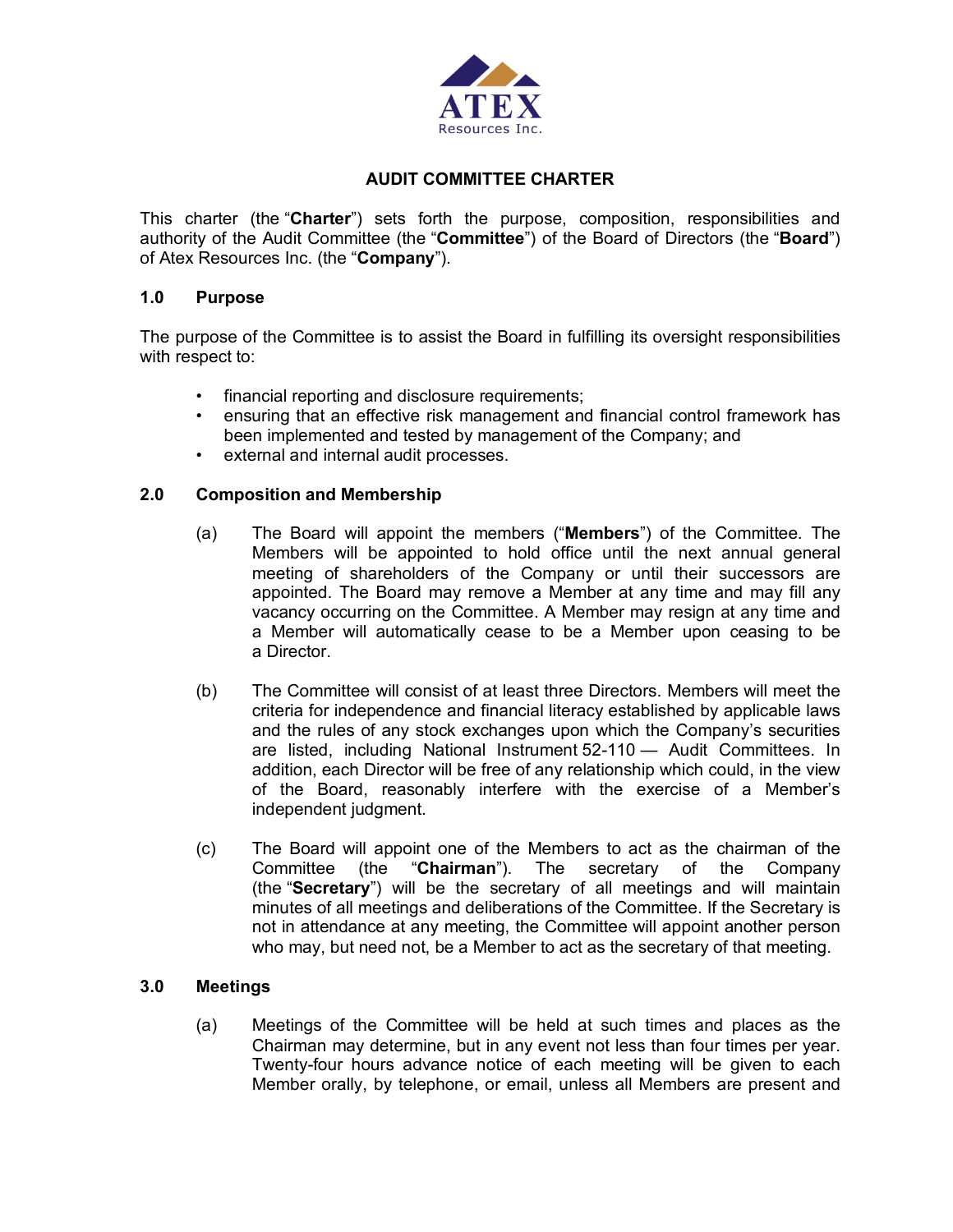waive notice, or if those absent waive notice before or after a meeting. Members may attend all meetings either in person or by telephone.

- (b) At the request of the external auditors of the Company, the Chief Executive Officer or the Chief Financial Officer of the Company or any Member, the Chairman will convene a meeting of the Committee. Any such request will set out in reasonable detail the business proposed to be conducted at the meeting so requested.
- (c) The Chairman, if present, will act as the chairman of meetings of the Committee. If the Chairman is not present at a meeting of the Committee the Members in attendance may select one of their number to act as chairman of the meeting.
- (d) A majority of Members will constitute a quorum for a meeting of the Committee. Each Member will have one vote and decisions of the Committee will be made by an affirmative vote of the majority. The Chairman will not have a deciding or casting vote in the case of an equality of votes. Powers of the Committee may also be exercised by written resolutions signed by all Members.
- (e) The Committee may invite from time to time such persons as it sees fit to attend its meetings and to take part in the discussion and consideration of the affairs of the Committee. The Committee may meet in camera without members of management in attendance for a portion of each meeting of the Committee.
- (f) In advance of every regular meeting of the Committee, the Chairman, with the assistance of the Secretary, will prepare and distribute to the Members and others as deemed appropriate by the Chairman, an agenda of matters to be addressed at the meeting together with appropriate briefing materials. The Committee may require officers and employees of the Company to produce such information and reports as the Committee may deem appropriate in order for it to fulfill its duties.

#### **4.0 Duties and Responsibilities**

The duties and responsibilities of the Committee as they relate to the following matters, are as follows:

#### **4.1** *Financial Reporting and Disclosure*

- (a) review and recommend to the Board for approval, the audited annual financial statements, including the auditors' report thereon, the quarterly financial statements, management discussion and analysis and financial reports prior to the public disclosure of such information, with such documents to indicate whether such information has been reviewed by the Board or the Committee;
- (b) review and recommend to the Board for approval, where appropriate, financial information contained in any prospectuses, annual information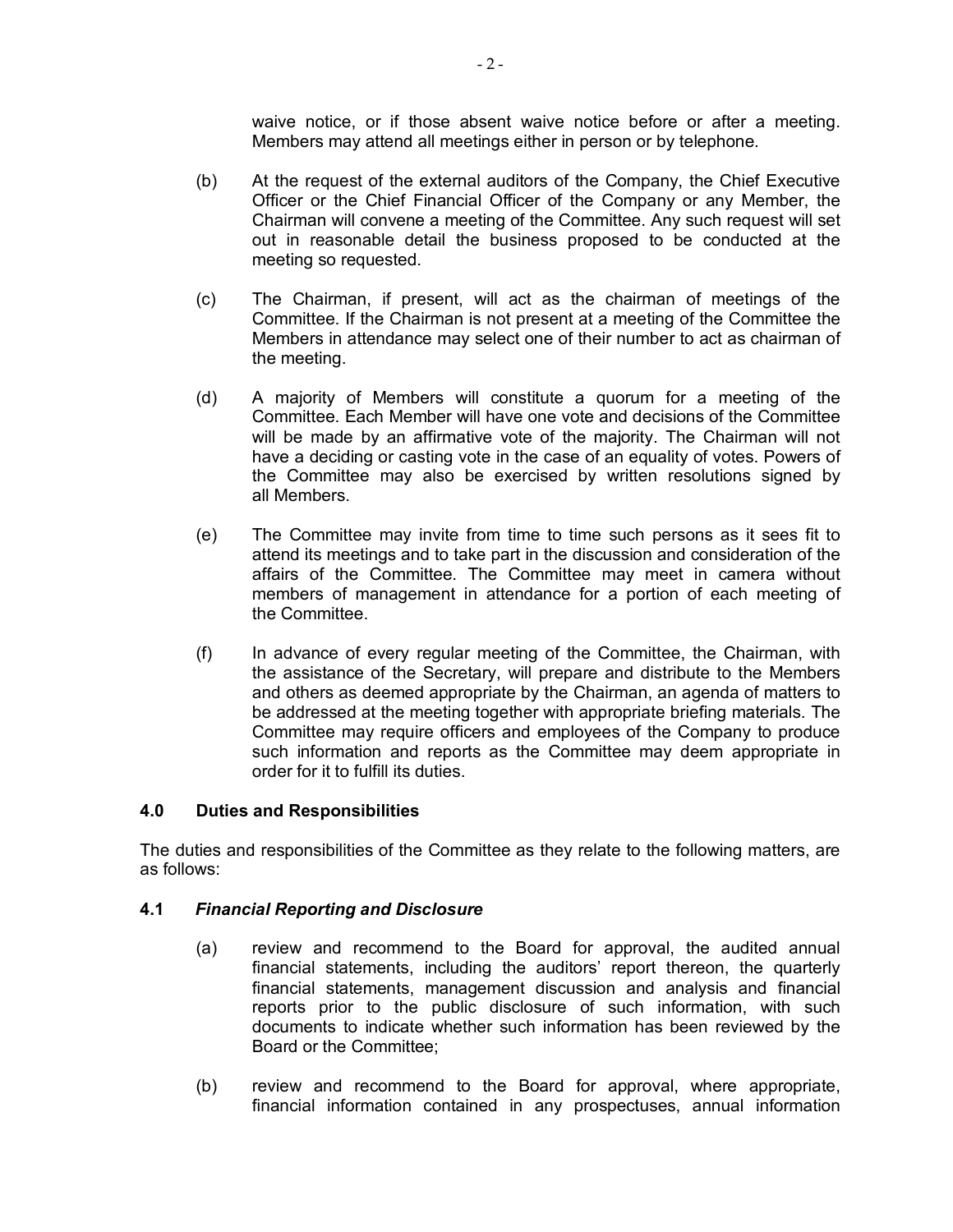forms, annual report to shareholders, management proxy circular, material change disclosures of a financial nature and similar disclosure documents prior to the public disclosure of such information;

- (c) review with management of the Company, and with external auditors, significant accounting principles and disclosure issues and alternative treatments under International Financial Reporting Standards ("**IFRS**"), with a view to gaining reasonable assurance that financial statements are accurate, complete and present fairly the Company's financial position and the results of its operations in accordance with IFRS, as applicable; and
- (d) seek to ensure that adequate procedures are in place for the review of the Company's public disclosure of financial information extracted or derived from the Company's financial statements, periodically assess the adequacy of those procedures and recommend any proposed changes to the Board for consideration;

## **4.2** *Internal Controls and Audit*

- (a) review the adequacy and effectiveness of the Company's system of internal control and management information systems through discussions with management and the external auditor to ensure that the Company maintains: (i) the necessary books, records and accounts in sufficient detail to accurately and fairly reflect the Company's transactions; (ii) effective internal control systems; and (iii) adequate processes for assessing the risk of material misstatement of the financial statement and for detecting control weaknesses or fraud. From time to time the Committee may assess whether it is necessary or desirable to establish a formal internal audit department having regard to the size and stage of development of the Company at any particular time;
- (b) satisfy itself that management has established adequate procedures for the review of the Company's disclosure of financial information extracted or derived directly from the Company's financial statements;
- (c) satisfy itself, through discussions with management, that the adequacy of internal controls, systems and procedures has been periodically assessed in order to ensure compliance with regulatory requirements and recommendations;
- (d) review and discuss the Company's major financial risk exposures and the steps taken to monitor and control such exposures, including the use of any financial derivatives and hedging activities; and
- (e) review, and in the Committee's discretion make recommendations to the Board regarding, the adequacy of the Company's risk management policies and procedures with regard to identification of the Company's principal risks and implementation of appropriate systems to manage such risks including an assessment of the adequacy of insurance coverage maintained by the Company.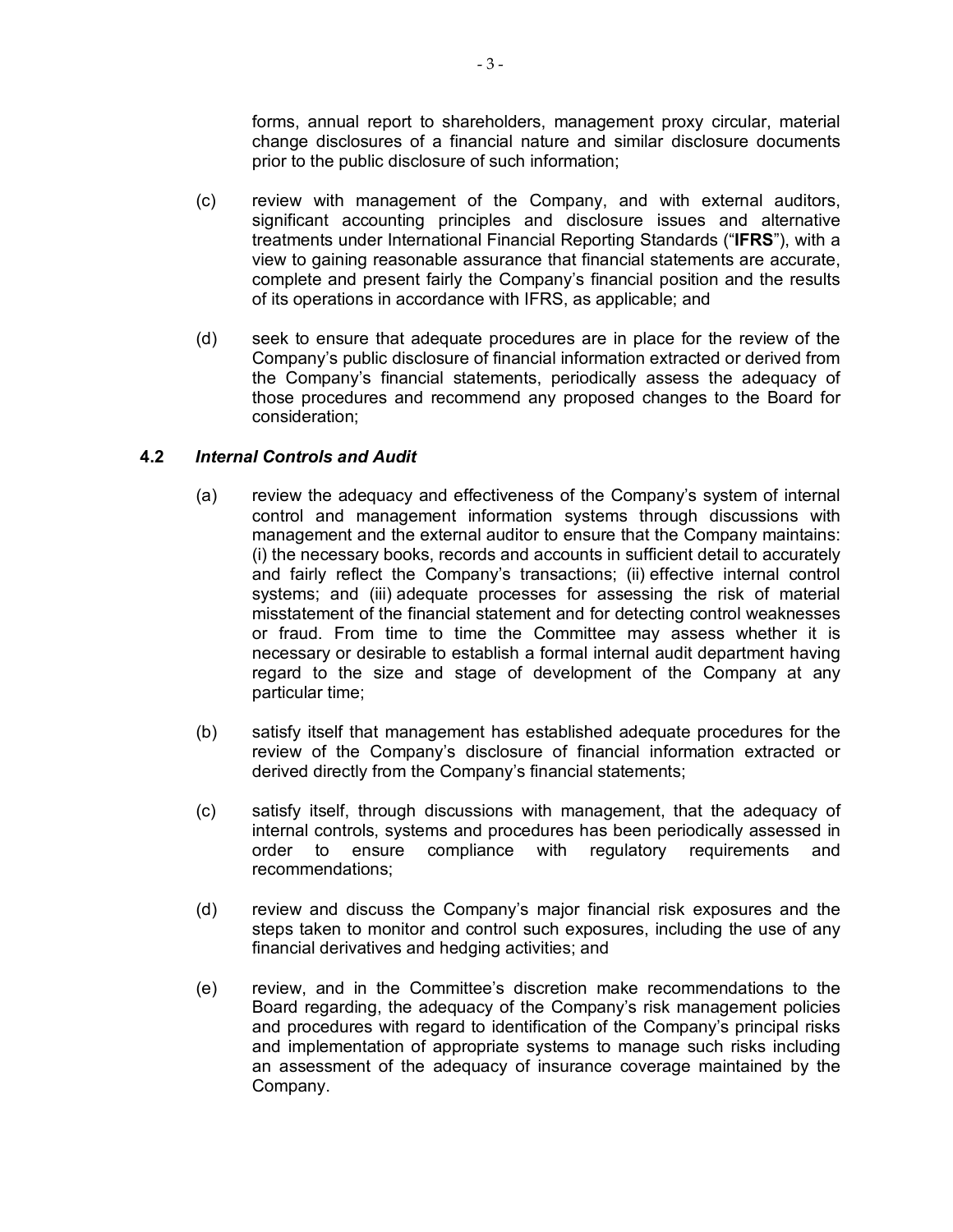#### **4.3** *External Audit*

- (a) recommend to the Board a firm of external auditors to be nominated for appointment as the external auditor of the Company;
- (b) ensure the external auditors report directly to the Committee on a regular basis;
- (c) review the independence of the external auditors, including a written report from the external auditors respecting their independence and consideration of applicable auditor independence standards;
- (d) review and recommend to the Board the fee, scope and timing of the audit and other related services rendered by the external auditors;
- (e) review the audit plan of the external auditors prior to the commencement of the audit;
- (f) establish and maintain a direct line of communication with the Company's external and internal auditors;
- (g) meet in camera with only the auditors, with only management, and with only the members of the Committee at every Committee meeting where, and to the extent that, such parties are present;
- (h) oversee the performance of the external auditors who are accountable to the Committee and the Board as representatives of the shareholders, including the lead partner of the independent auditor's team;
- (i) oversee the work of the external auditors appointed by the shareholders of the Company with respect to preparing and issuing an audit report or performing other audit, review or attest services for the Company, including the resolution of issues between management of the Company and the external auditors regarding financial disclosure;
- (j) review the results of the external audit and the report thereon including, without limitation, a discussion with the external auditors as to the quality of accounting principles used, any alternative treatments of financial information that have been discussed with management of the Company, the ramifications of their use as well as any other material changes. Review a report describing all material written communication between management and the auditors such as management letters and schedule of unadjusted differences;
- (k) discuss with the external auditors their perception of the Company's financial and accounting personnel, records and systems, the cooperation which the external auditors received during their course of their review and availability of records, data and other requested information and any recommendations with respect thereto;
- (l) discuss with the external auditors their perception of the Company's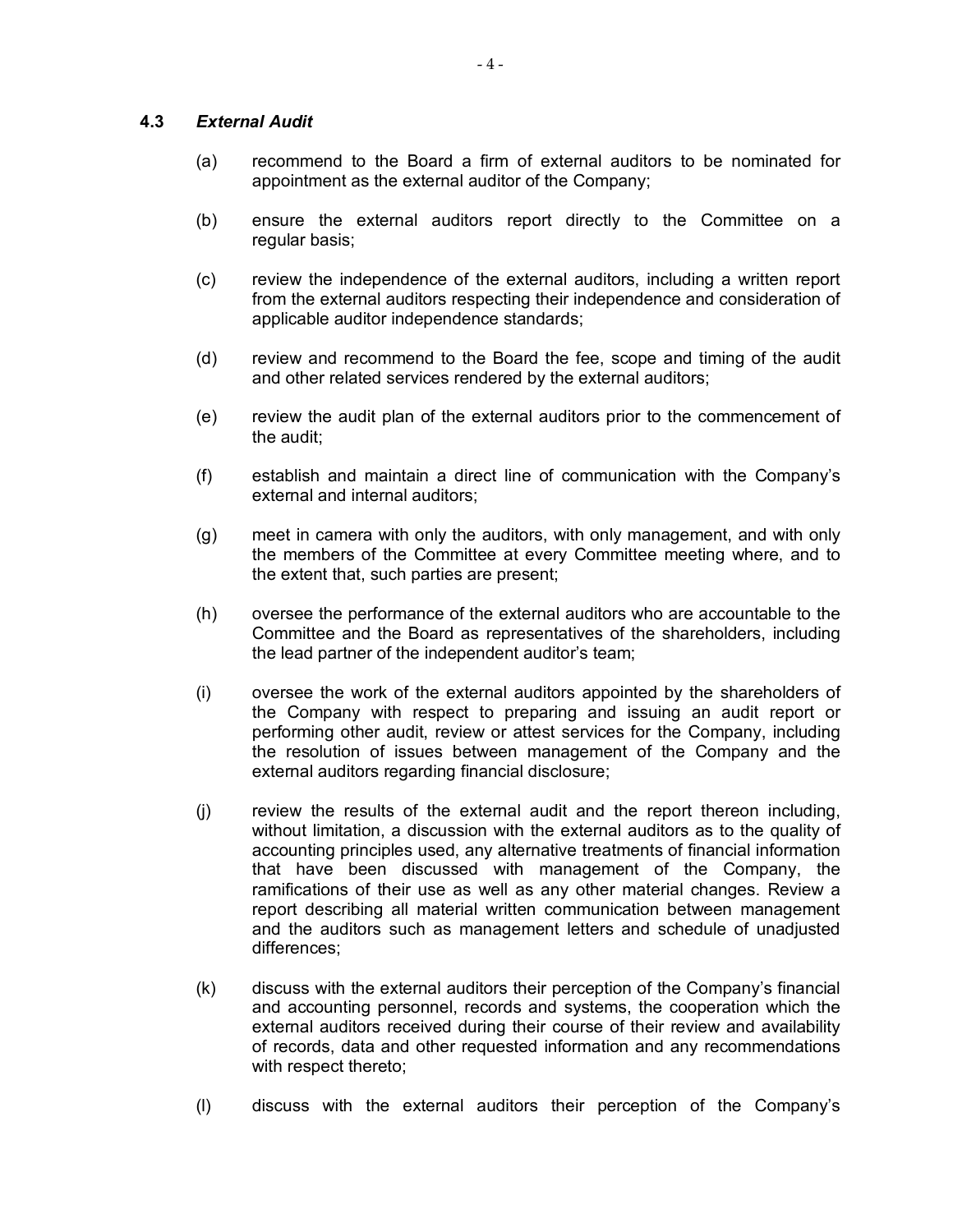identification and management of risks, including the adequacy or effectiveness of policies and procedures implemented to mitigate such risks;

- (m) review the reasons for any proposed change in the external auditors which is not initiated by the Committee or Board and any other significant issues related to the change, including the response of the incumbent auditors, and enquire as to the qualifications of the proposed auditors before making its recommendations to the Board; and
- (n) review annually a report from the external auditors in respect of their internal quality-control procedures, any material issues raised by the most recent internal quality-control review, or peer review of the external auditors, or by any inquiry or investigation by governmental or professional authorities, within the preceding five years, respecting one or more independent audits carried out by the external auditors, and any steps taken to deal with any such issues.

### **4.4** *Associated Responsibilities*

- (a) monitor and periodically review the Company's procedures for: (i) the receipt, retention and treatment of complaints received by the Company regarding accounting, internal accounting controls or auditing matters; (ii) the confidential, anonymous submission by Directors, officers and employees of the Company of concerns regarding questionable accounting or auditing matters; (iii) any violations of any applicable law, rule or regulation that relates to corporate reporting and disclosure, or violations of the Company's Code of Business Conduct & Ethics; and
- (b) review and approve the Company's hiring policies regarding employees and partners, and former employees and partners, of the present and former external auditors of the Company.

### **4.5** *Non-Audit Services*

(a) pre-approve all non-audit services to be provided to the Company or any subsidiary entities by its external auditors or by the external auditors of such subsidiary entities. The Committee may delegate to one or more of its members the authority to pre-approve non-audit services but pre-approval by such member or members so delegated shall be presented to the full Committee at its first scheduled meeting following such pre-approval.

### **5.0 Oversight Function**

While the Committee has the responsibilities and powers set forth in this Charter, it is not the duty of the Committee to plan or conduct audits or to determine that the Company's financial statements are complete and accurate or comply with IFRS and other applicable requirements. These are the responsibilities of Management and the external auditors. The Committee, the Chairman and any Members identified as having accounting or related financial expertise are members of the Board, appointed to the Committee to provide broad oversight of the financial, risk and control related activities of the Company, and are specifically not accountable or responsible for the day to day operation or performance of